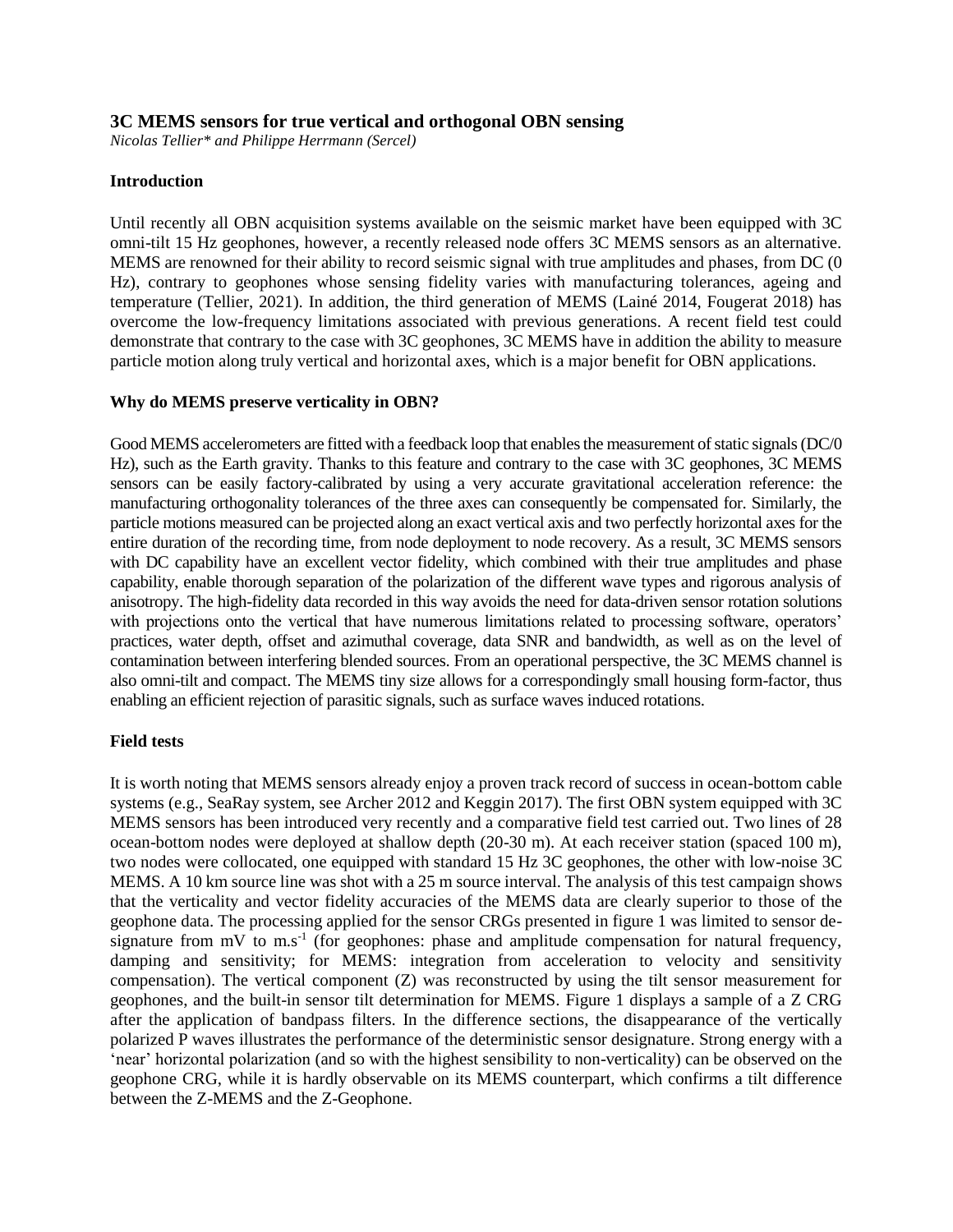

*Figure 1: Example of Z (vertical) CRG in m/s: 16-32 Hz (left) and 64-128 Hz (right) bandpass filter.*

A detailed study of the direct water layer arrival (CRG sample in figure 2, with LMO 1490 m/s) definitively proves the exact verticality of the MEMS and an erroneous one for the geophones. As a matter of fact, at long offsets and with small source – water bottom vertical distance of 20 m, the direct P wave should be polarized quasi horizontally, so with negligible Z component. As expected, on the MEMS Z data, only interfering patterns of refracted waves are observable. Meanwhile, a verticality error is observed on all 28 geophone CRGs, which indicates that it is not related to an isolated failure of a tilt sensor on a given geophone node; it cannot in addition be corrected by processing means, due to strong interference between the different wave types in a shallow water context. This interference would also predominate in records acquired with blended acquisition, now a standard acquisition technique in OBN. This non-verticality of geophones could also be observed through the presence of high-frequency diffractions at unexpected times  $(t > 3$ , figure 1).



*Figure 2: Signal envelopes in dB (m/s )for the geophone data (top) and MEMS data (bottom). (X,Y,Z) envelope (left), and (Z) envelope (right).*

#### **Conclusions**

Unlike 3C geophones, 3C MEMS sensors enable direct access to built-in true verticality and to excellent vector fidelity. Along with their ability to record true amplitudes and phase on the entire seismic bandwidth of interest, MEMS thus appear as a good alternative to geophones to provide the industry with high-fidelity datasets, and accompany the processing of the highly blended datasets usually associated with OBN operations.